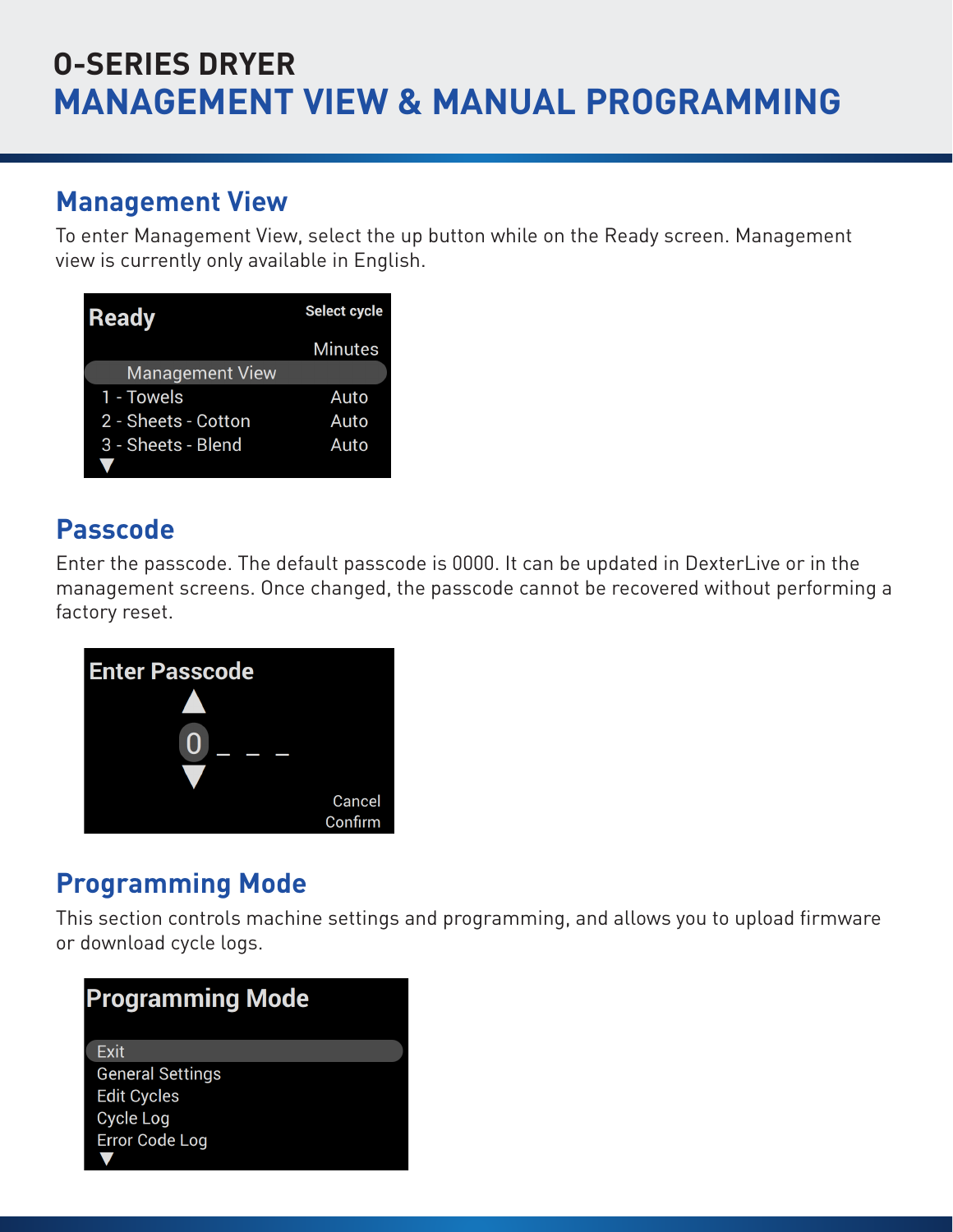### **Programming Mode Selections**

| <b>Selection</b>           | <b>Description</b>                                                                                                             |
|----------------------------|--------------------------------------------------------------------------------------------------------------------------------|
| <b>General Settings</b>    | Provides basic machine information, time and date settings, and<br>global machine settings                                     |
| Edit Cycles                | You can edit, copy, reorder, or delete cycles. <b>Note: It is easier to</b><br>program cycles on DexterLive.                   |
| Cycle Log                  | Displays detailed information from the last 300 cycles                                                                         |
| Error Code Log             | Displays the code and timestamp of the last 300 error codes                                                                    |
| Download Cycle & Error Log | Provides data that can be used for management reporting, includ-<br>ing idle time, lag time, cycles per shift, and error codes |
| Import User Data           | Allows you to import a DexterLive.com programming file from a USB                                                              |
| Download User Data         | Enables you to copy cycle information and upload to similar ma-<br>chine types                                                 |
| Sync Auto Dry              | Syncs the stationary and rotating moisture detection boards.                                                                   |
| System Upgrade             | Upgrades firmware from a USB. Updated versions of the firmware<br>can be found on DexterLive.com                               |
| <b>Factory Reset</b>       | Resets all parameters, including cycle settings, to factory default.                                                           |

## **General Settings General Settings**

| <b>General Settings</b> |                   |
|-------------------------|-------------------|
| <b>Back</b>             |                   |
| <b>Model ID</b>         | T-600 Heated      |
| Software                | 02.0.000          |
| Drive ID                | 169.133.6         |
| <b>DexterLive ID</b>    | 00:00:00:00:00:00 |
|                         |                   |

| <b>Selection</b> | <b>Description</b>                                                                                                          |  |
|------------------|-----------------------------------------------------------------------------------------------------------------------------|--|
| Model ID         | Model identifier – this is determined by the model jumper on the<br>control board                                           |  |
| Software         | The version of firmware controller is using. Tip: Check on<br>DexterLive.com or Go.Dexter for the latest firmware versions. |  |
| Drive ID         | Variable frequency drive identification. Only on reversing models.                                                          |  |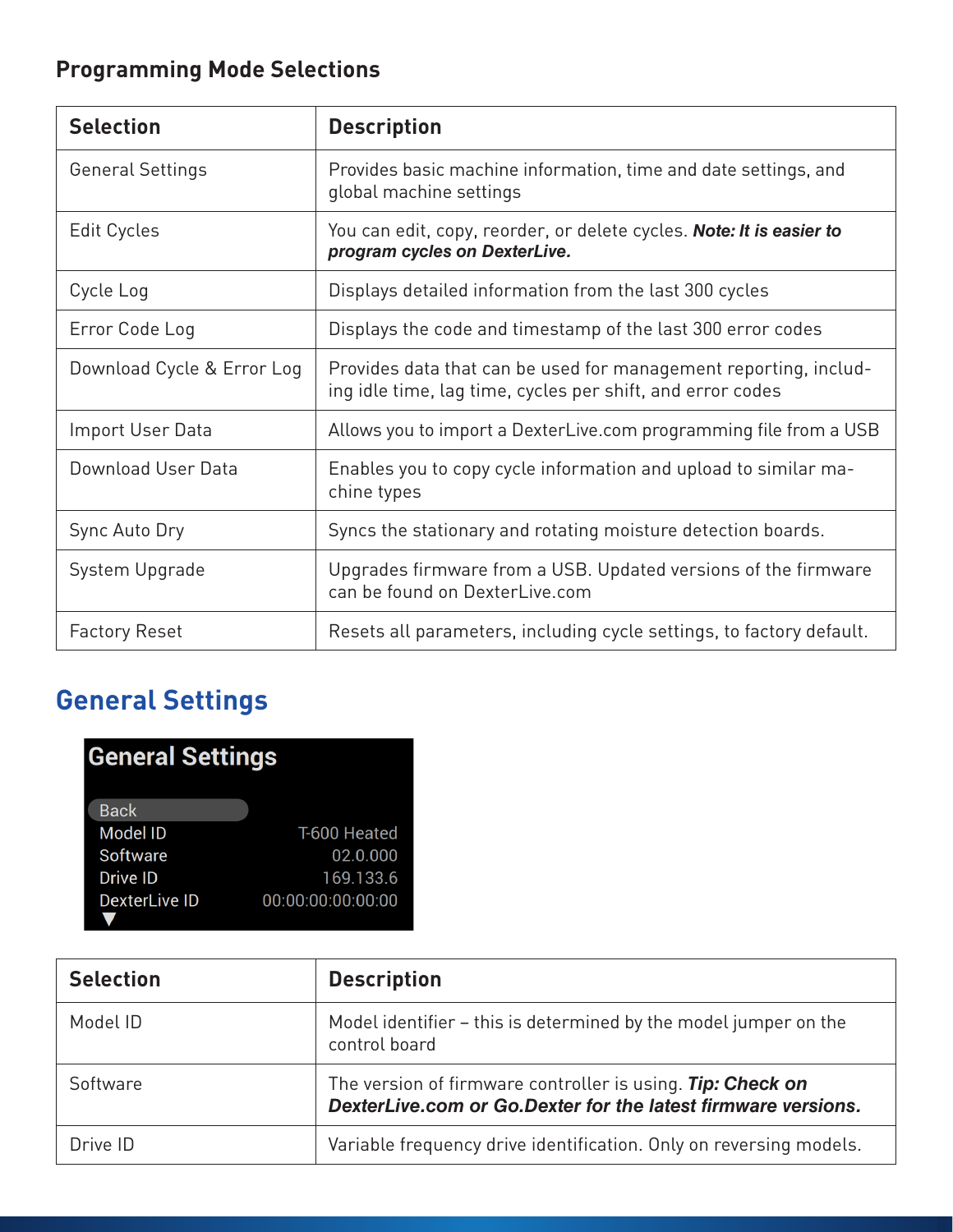| DexterLive ID                   | Unique DexterLive identification for the control                                                                                                                                   |  |
|---------------------------------|------------------------------------------------------------------------------------------------------------------------------------------------------------------------------------|--|
| Language                        | Sets the global language for the machine                                                                                                                                           |  |
| Passcode                        | Passcode for entry into the management screens. Default is 0000.                                                                                                                   |  |
| <b>Temperature Units</b>        | Selects how the temperature will be displayed - Fahrenheit or<br>Celsius                                                                                                           |  |
| <b>Time Format</b>              | Select between 12-hour or 24-hour time                                                                                                                                             |  |
| Time Zone                       | Select the location's time zone. This will be updated for daylight<br>savings time, depending on the time zone selected.                                                           |  |
| Date                            | Set the current date                                                                                                                                                               |  |
| Time                            | Set the correct time                                                                                                                                                               |  |
| Out of Service                  | Puts the machine out of service                                                                                                                                                    |  |
| Motor1 Hours                    | This tracks the hours the motor has been in use. If you change the<br>motor, you can adjust this up or down as appropriate. 000000 -<br>999999                                     |  |
| Motor <sub>2</sub> Hours        | This tracks the hours the motor has been in use and can be used<br>to continue tracking total machine usage, even if Motor1 has been<br>reset to 000000. Input is 000000 - 999999. |  |
| <b>Non-Critical Error Codes</b> | Turns off display of non-critical error codes such as no heat rise.<br>These errors will still be recorded in the error log.                                                       |  |
| Simple Cycle                    | Sets where in the cycle list Simple Cycle is displayed. If set for "0",<br>Simple Cycle will not be displayed.                                                                     |  |
| <b>Button Sound</b>             | Turns on / off audible feedback when button selections are made                                                                                                                    |  |
| Add Cycle Time                  | Turns on / off the ability to add time during or at the end of a cycle                                                                                                             |  |
| End of Cycle Sound              | Turns on / off end of cycle audible notification                                                                                                                                   |  |

## **Edit Cycles Edit Cycles**

*Note: We recommend using DexterLive.com to edit, copy, reorder, or delete cycles.* **Note: We recommend using DexterLive.com to edit, copy, reorder, or delete cycles.**

| <b>Edit Cycles</b>                  |
|-------------------------------------|
| Back<br><b>Edit Cycle</b>           |
| Copy Cycle<br><b>Reorder Cycles</b> |
| Delete Cycle                        |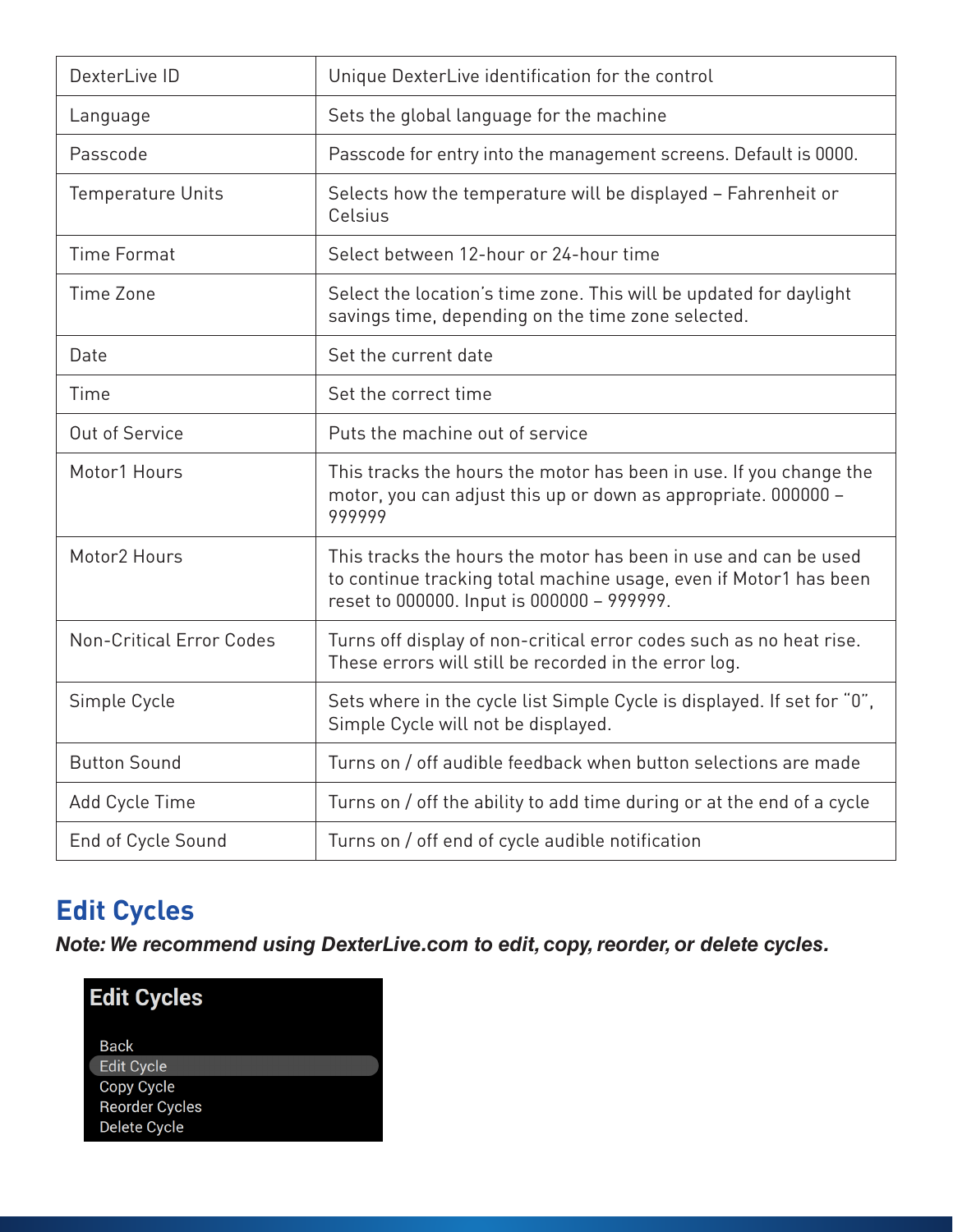### **Edit Cycle – Auto Dry**

### **Note: You cannot change between auto and time dry on the control. That can only be** *done using DexterLive.com. Note: You cannot change between auto and time dry on the control. That can only be done using*

To edit a cycle on the control, simply select the cycle you want to edit. See the reference below To edit a cycle on the control, simply select the cycle you want to edit. See the reference is<br>for definitions and parameters. **Note: Cycles or stages cannot be renamed on the control.** definitions and parameters. *Note: Cycles or stages cannot be renamed on the control***.**

| <b>Cycle Details</b>                                            | 1 - Towels              |
|-----------------------------------------------------------------|-------------------------|
| Back<br>Language<br><b>Anti-Wrinkle</b><br><b>Material Type</b> | English<br>On<br>Cotton |
| <b>Record Stage Temp</b>                                        | Off                     |

### *Definitions and parameters:* **Definitions and parameters:**

| <b>Parameters</b> | <b>Options</b>                                                                   | <b>Description</b>                                                                                                                                                                                                                                              |
|-------------------|----------------------------------------------------------------------------------|-----------------------------------------------------------------------------------------------------------------------------------------------------------------------------------------------------------------------------------------------------------------|
| Language          | Various                                                                          | Changes the language of the prompts and information<br>displayed within the cycle. It does not change the global<br>language of the machine.                                                                                                                    |
| Anti-Wrinkle      | On / Off                                                                         | Turns anti-wrinkle on or off at the end of that cycle. <b>Note:</b><br>It is strongly recommended that anti-wrinkle remains ON<br>to avoid spontaneous combustion.                                                                                              |
| Material Type     | Cotton<br><b>Blend</b><br>Synthetic<br>Wool<br>Delicate<br><b>Ultra Delicate</b> | Sets the material type (and subsequent temperature)<br>for the load to improve the sensing capability of the<br>wireless moisture detection system. See chart below<br>for temperatures by material type.                                                       |
| Record Stage Temp | Off / Heating /<br>Cooldown                                                      | The control will record the highest temperature reached<br>in a stage. This is valuable for applications where<br>temperature is critical.                                                                                                                      |
| Reversing Delay   | Off<br>30 secs<br>60 secs<br>90 secs<br>120 secs                                 | Only available on reversing dryers, this sets the time for<br>which the tumbler will change directions. For instance,<br>if set to 30 seconds, the tumbler will rotate clockwise for<br>30 seconds, then reverse and rotate counterclockwise<br>for 30 seconds. |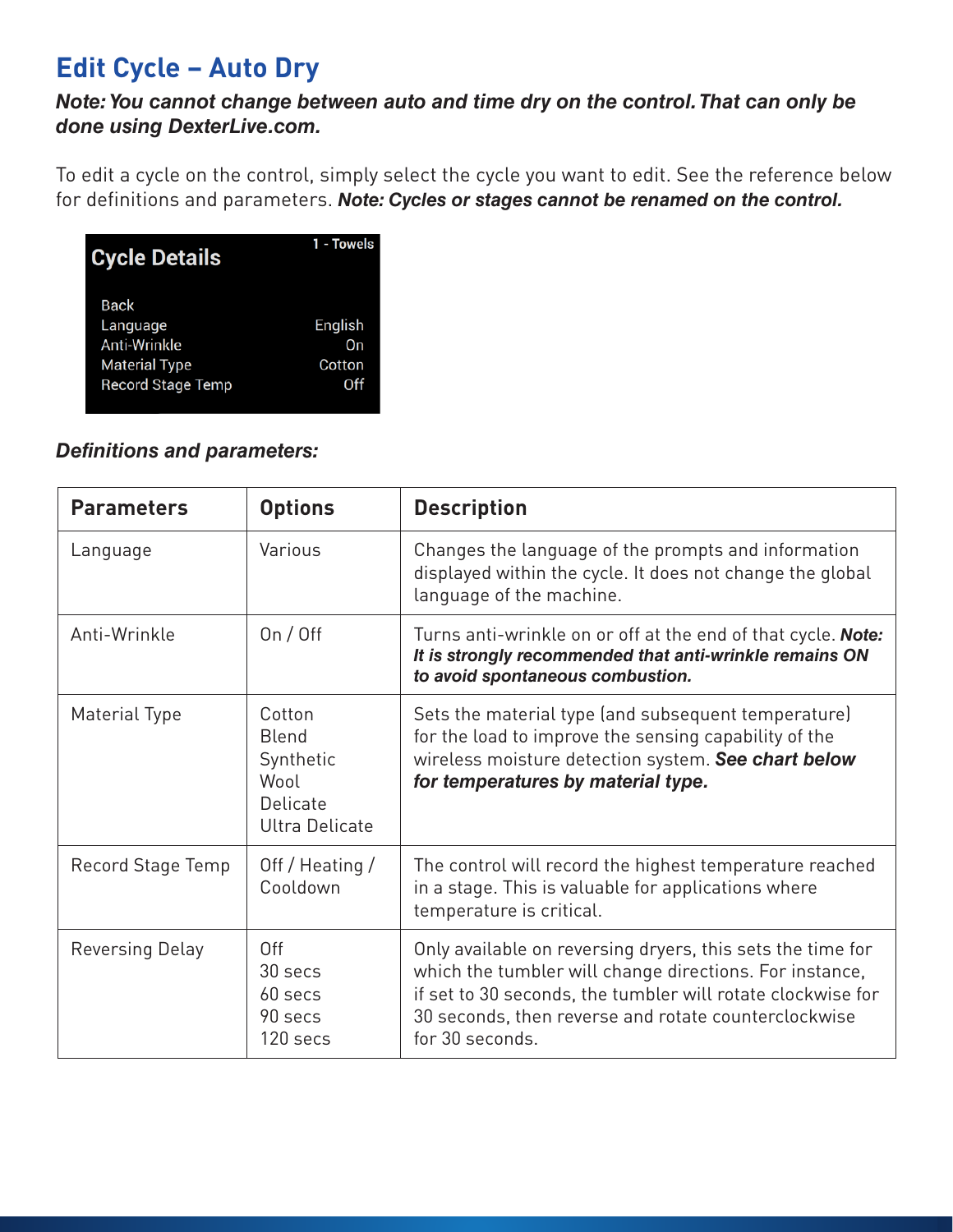### **Material Type Settings**

| <b>Material Type</b> | <b>Temperature</b> |
|----------------------|--------------------|
| Cotton               | 190 °F / 88 °C     |
| <b>Blend</b>         | 160 °F / 71 °C     |
| Wool                 | $140$ °F / 60 °C   |
| Delicate             | 120 °F / 49 °C     |
| Synthetic            | 140 °F / 60 °C     |
| Ultra-Delicate       | No heat            |

### **Edit Stage – Auto Dry**

### *Definitions and parameters:*

| <b>Parameters</b>         | <b>Options</b>                                                | <b>Description</b>                                                                                     |
|---------------------------|---------------------------------------------------------------|--------------------------------------------------------------------------------------------------------|
| Temperature               | None                                                          | Displays the set temperature for the cycle. Note:<br>This is controlled by the material type selected. |
| Moisture                  | $0\%$ , $1\%$ , $3\%$ , $5\%$ , $7\%$ ,<br>10%, 15%, 20%, 25% | Sets the target moisture remaining level for the<br>cycle                                              |
| Cooldown - Drying<br>Time | $2 - 120$ minutes                                             | Sets the cooldown time. Every cycle must have a 2<br>minute cooldown.                                  |

### **Edit Cycle – Time Dry**

*Note: You cannot change between auto and time dry on the control, use DexterLive.com*

To edit a cycle on the control, simply select the cycle you want to edit. See the reference below for definitions and parameters. *Note: Cycles or stages cannot be renamed on the control.*

### *Definitions and parameters – Time Dry Cycles:*

| <b>Parameters</b> | <b>Options</b> | <b>Notes</b>                                                                                                                                                   |
|-------------------|----------------|----------------------------------------------------------------------------------------------------------------------------------------------------------------|
| Language          | Various        | Changes the language of the prompts and<br>information displayed within the cycle. It does not<br>change the global language of the machine.                   |
| Anti-Wrinkle      | On $/$ Off     | Turns anti-wrinkle on or off at the end of that<br>cycle. Note: It is strongly recommended that<br>anti-wrinkle remains ON to avoid spontaneous<br>combustion. |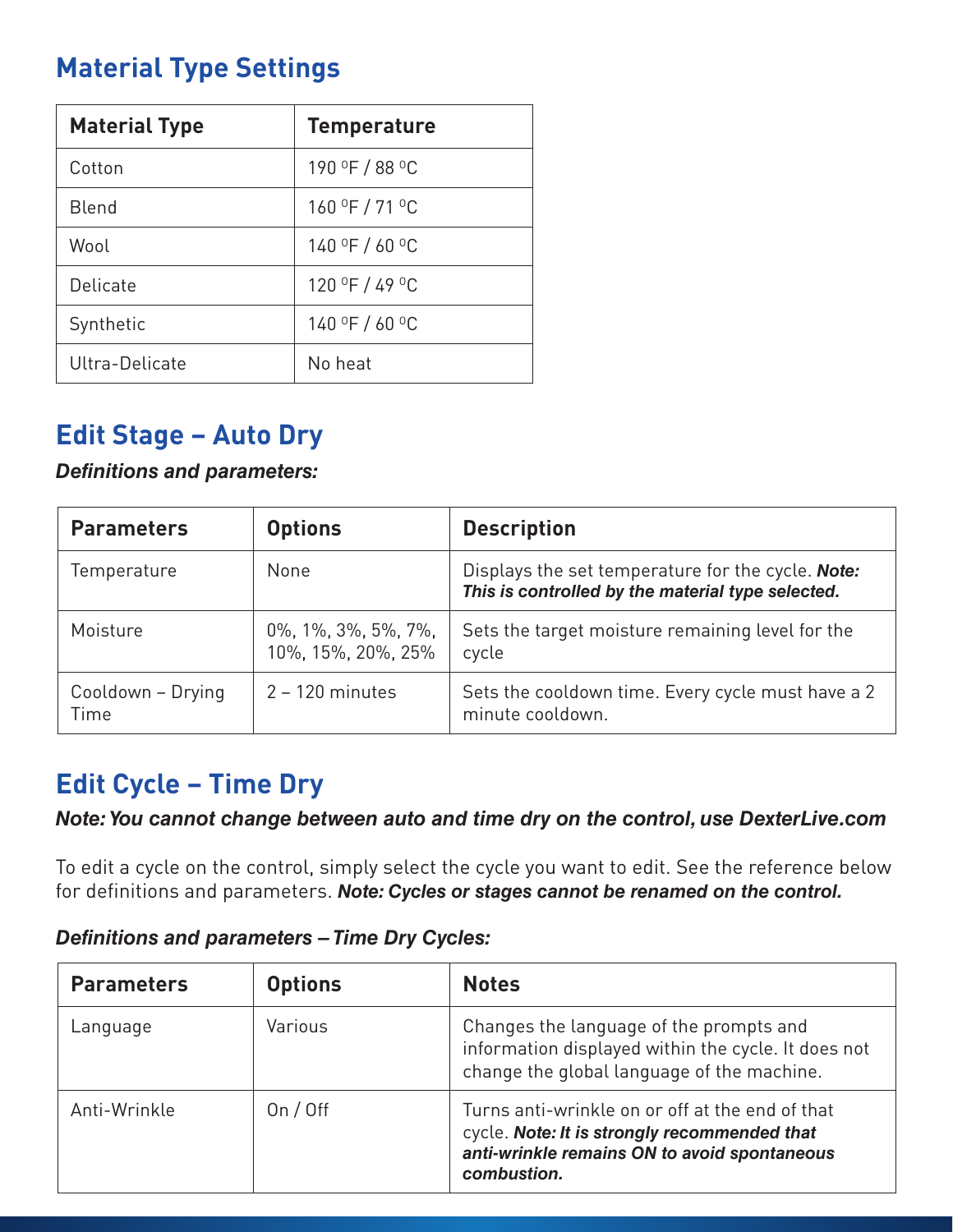| Record Stage Temp | Off / Heating /<br>Cooldown                      | The control will record the highest temperature<br>reached in a stage. This is valuable for applications<br>where temperature is critical.                                                                                                        |
|-------------------|--------------------------------------------------|---------------------------------------------------------------------------------------------------------------------------------------------------------------------------------------------------------------------------------------------------|
| Reversing Delay   | 0ff<br>30 secs<br>60 secs<br>90 secs<br>120 secs | For reversing dryers, this sets the time for which<br>the tumbler will change directions. For instance,<br>if set to 30 seconds, the tumbler will rotate<br>clockwise for 30 seconds, then reverse and rotate<br>counterclockwise for 30 seconds. |

#### **Edit Stage - Time Dry** 30 secs

.<br>You can edit, copy, or reorder time dry stages. raer i set to 30 seconds, the tumbler will rotate clockwise for 30 seconds, then reverse and reverse and reverse and reverse and reverse and reverse and rotate

#### *Definitions and parameters:*

| <b>Parameters</b> | <b>Options</b>                                       | <b>Notes</b>                                                                                                               |
|-------------------|------------------------------------------------------|----------------------------------------------------------------------------------------------------------------------------|
| Drying Time       | $1 - 120$ minutes                                    | Sets the drying time of that cycle. <b>Note: The total</b><br>cycle time cannot exceed 120 minutes, including<br>cooldown. |
| Temperature       | No Heat, 100 - 195F<br>(in 5 degree incre-<br>ments) | Sets the temperature of that stage.                                                                                        |

# **Copy Cycle Copy Cycle**

To copy a cycle, simply select the cycle you wish to copy, make any necessary edits to that cycle, and then save the changes. The cycle will then appear at the bottom of the cycle list then save the members are changed. The cycle that are appear at the section of the cycle act.<br>The mamed "Custom 1". The order in which the cycle is displayed can be adjusted following the steps to reorder a cycle. *Note: Cycles or stages cannot be renamed on the control. Cycles or stages cannot be renamed on the control***.** The order in which the cycle is displayed can be adjusted following the steps to reorder a cycle. *Note:* 

| Save changes to cycle?<br>undefined - Custom 1 |         |
|------------------------------------------------|---------|
|                                                | Cancel  |
|                                                | Confirm |

## **Reorder Cycle Reorder Cycle**

To reorder a cycle, simply select the cycle you wish to move, and then proceed to move it up or down in To reorder a cycle, simply select the cycle you wish to move, and then proceed to move it up or down in the cycle list. Once it is in the right order, hit enter again to confirm the location.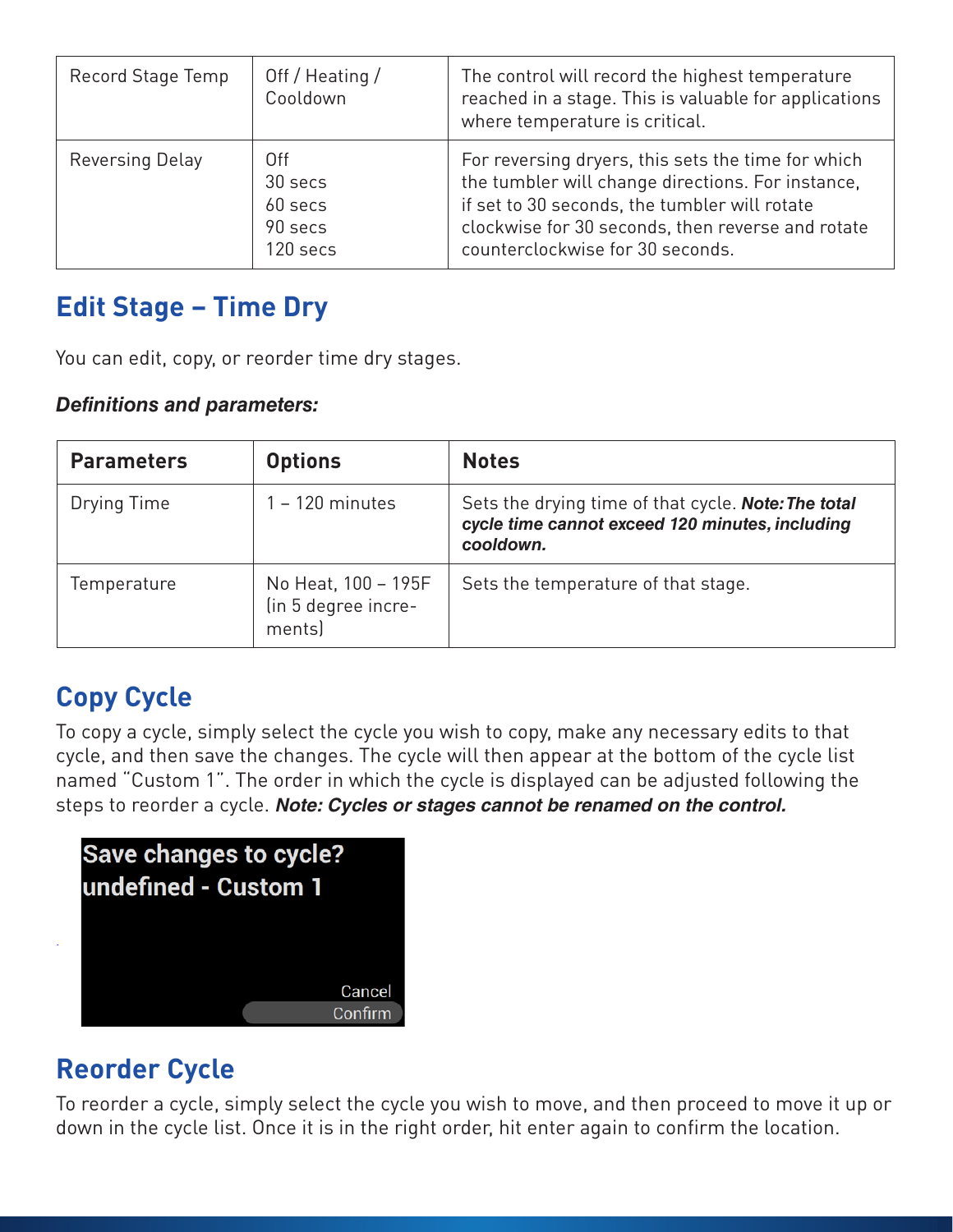| Select cycle to move       |  |
|----------------------------|--|
|                            |  |
| <b>Back</b>                |  |
| 1 - Towels - Auto          |  |
| 2 - Sheets - Cotton - Auto |  |
| 3 - Sheets - Blend - Auto  |  |
| 4 - Duvet - Cotton - Auto  |  |
|                            |  |

### **Delete Cycle Delete Cycle**

To delete a cycle, select the cycle you wish to delete and confirm your selection. To delete a cycle, select the cycle you wish to delete and confirm your selection. **Delete Cycle**

| Select cycle to delete     |
|----------------------------|
| <b>Back</b>                |
| 1 - Towels - Auto          |
| 2 - Sheets - Cotton - Auto |
| 3 - Sheets - Blend - Auto  |
| 4 - Duvet - Cotton - Auto  |
|                            |

#### **Cycle Log Cycle Log**  $T_{\text{c}}$  will display detailed information of the last  $300$ **Cycle Log**

The Cycle Log will display detailed information of the last 300 cycles. This includes: The Cycle Log will display detailed information of the last 300 cycles. This includes: The Cycle Log will display detailed information of the last 300 cycles. This includes:

| <b>Cycle Log</b>       | 1 of 4                 |
|------------------------|------------------------|
|                        |                        |
| Oct-30-2017 1:29 PM    | 35 - Medium - Reversin |
| <b>Actual Time</b>     | 0:00                   |
| <b>Target Time</b>     | 0:03                   |
| <b>Idle Time</b>       | 0:39                   |
| <b>Max Temperature</b> | 147° F                 |
|                        |                        |

| <b>Information</b> | <b>Description</b>                                                                                |
|--------------------|---------------------------------------------------------------------------------------------------|
| Date / Time        | Displays the day and time the cycle start. Cycles are listed with the<br>most recent cycle first. |
| <b>Actual Time</b> | Time from when the cycle is started to when the cycle ends.                                       |
| Idle Time          | Time from when the door is opened to the start of the next cycle.                                 |
| <b>Target Time</b> | Programmed cycle time. This is always set to 2:00 on auto dry<br>cycles.                          |
| Max Temperature    | The highest temperature reached during a cycle.                                                   |